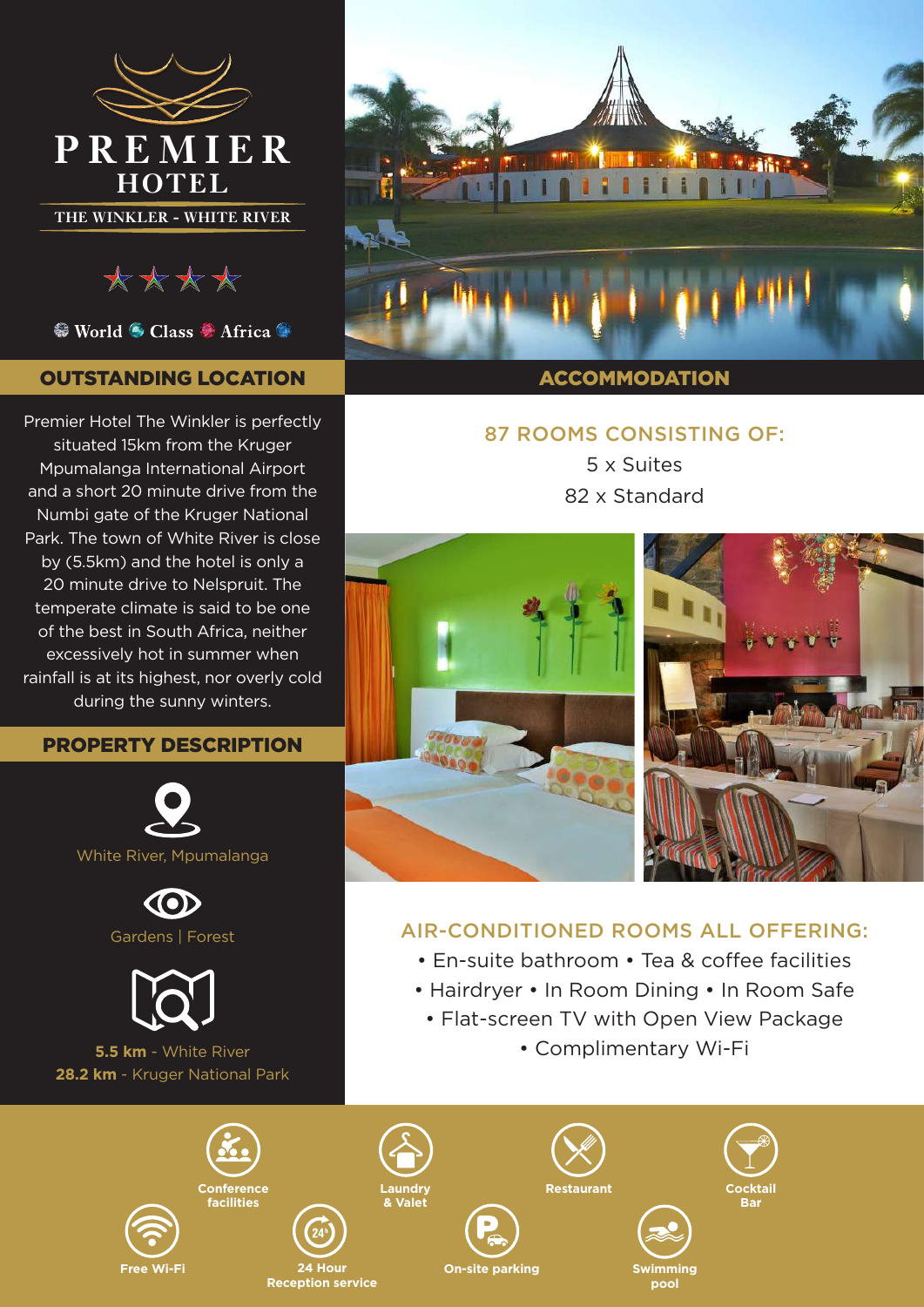

#### LEISURE FACILITIES AND ATTRACTIONS

The Hotel is only a short drive away from the famous Kruger National Park where the Big 5 can be spotted, as well as many breath-taking tourist attractions, right on our doorstep.

#### CONFERENCE AND SPECIAL EVENT EXPERIENCES

Set in a quiet and scenic location just outside White River, conference delegates enjoy peaceful and beautiful surroundings for a multitude of conferencing and event occasions. Ideal for conferences and training due to the 8 venues available, delegates can enjoy an indoor and outdoor experience. Superbly equipped, with excellent food and service standards, Premier Hotel The Winkler is conveniently close to the Kruger National Park, to incorporate an additional group experience and is only 3 1/2 hours drive from Johannesburg and Pretoria. The beautiful gardens provide excellent team building areas and wedding possibilities.